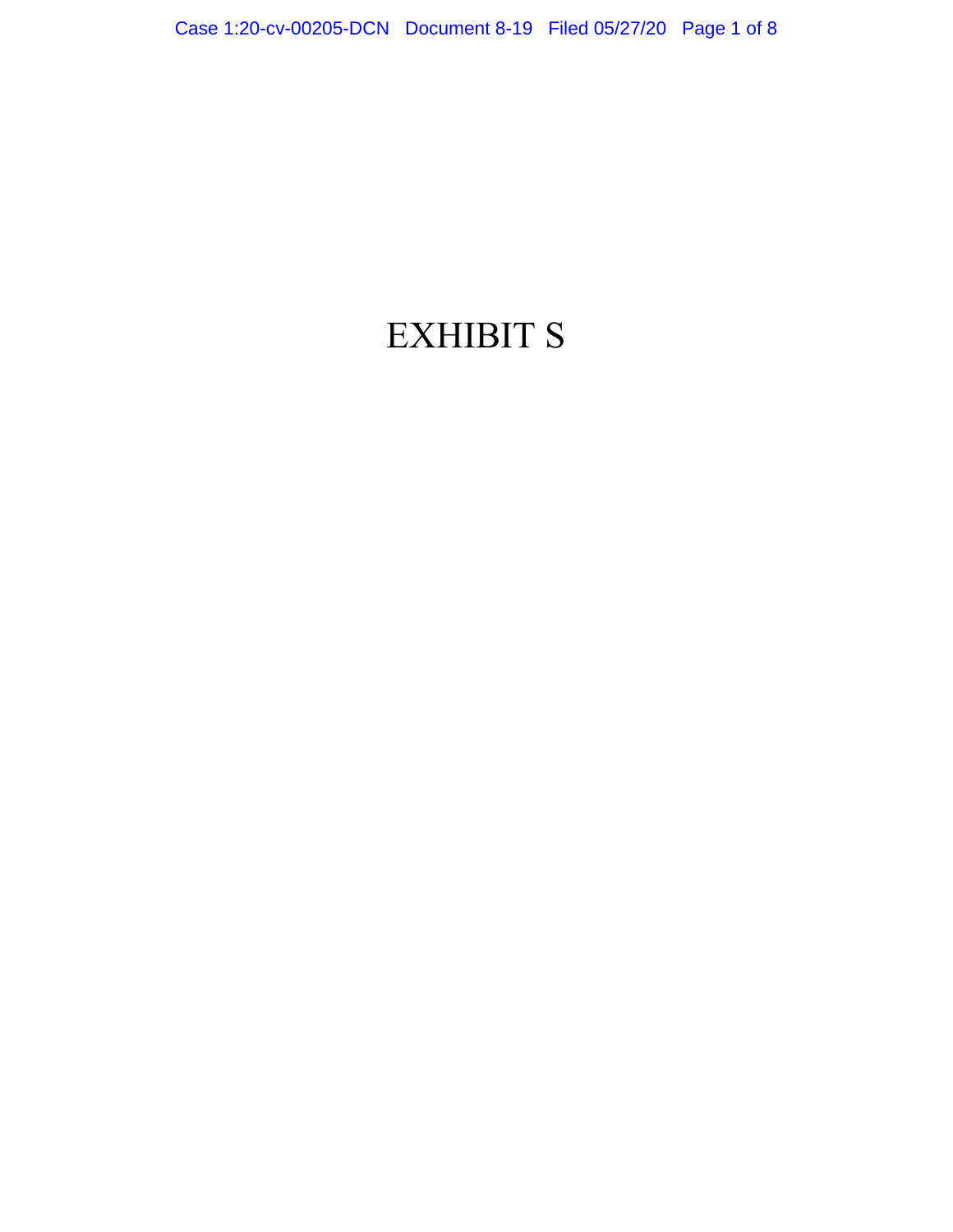## **UNITED STATES DISTRICT COURT DISTRICT OF IDAHO**

| SCOTT HERNDON, REV. JOSH JONES,<br>REV. MICHAEL GULOTTA, REV. TIM<br>REMINGTON, GABRIEL RENCH,<br>CHRIS SCHUELER, AND DON MARTIN |                           |
|----------------------------------------------------------------------------------------------------------------------------------|---------------------------|
| Plaintiffs,                                                                                                                      |                           |
| V.                                                                                                                               | Case No. $2:20$ -CV-00205 |
| BRADLEY JAY LITTLE, in his official                                                                                              |                           |
| capacity as Governor of Idaho, and<br>DAVE JEPPESEN, in his official capacity                                                    |                           |
| as the Director of the Idaho Department of                                                                                       |                           |
| Health and Welfare,                                                                                                              |                           |
| Defendants.                                                                                                                      |                           |
|                                                                                                                                  |                           |

## **DECLARATION OF PLAINTIFF DON MARTIN**

I, Don Martin, am an adult, under no disability, and hereby declare the following:

- 1. I am a resident of Boise, Idaho.
- 2. The city of Boise is in Ada County, Idaho.
- 3. I am competent to testify as to the matters contained herein, I am over the age of 18, and I make this declaration based upon my own personal knowledge and experience.
- 4. I am a Christian and have the sincerely-held religious belief that the Christian Bible, also known as Scripture, is the inerrant, infallible, efficacious, perspicuous, and all-sufficient Word of God.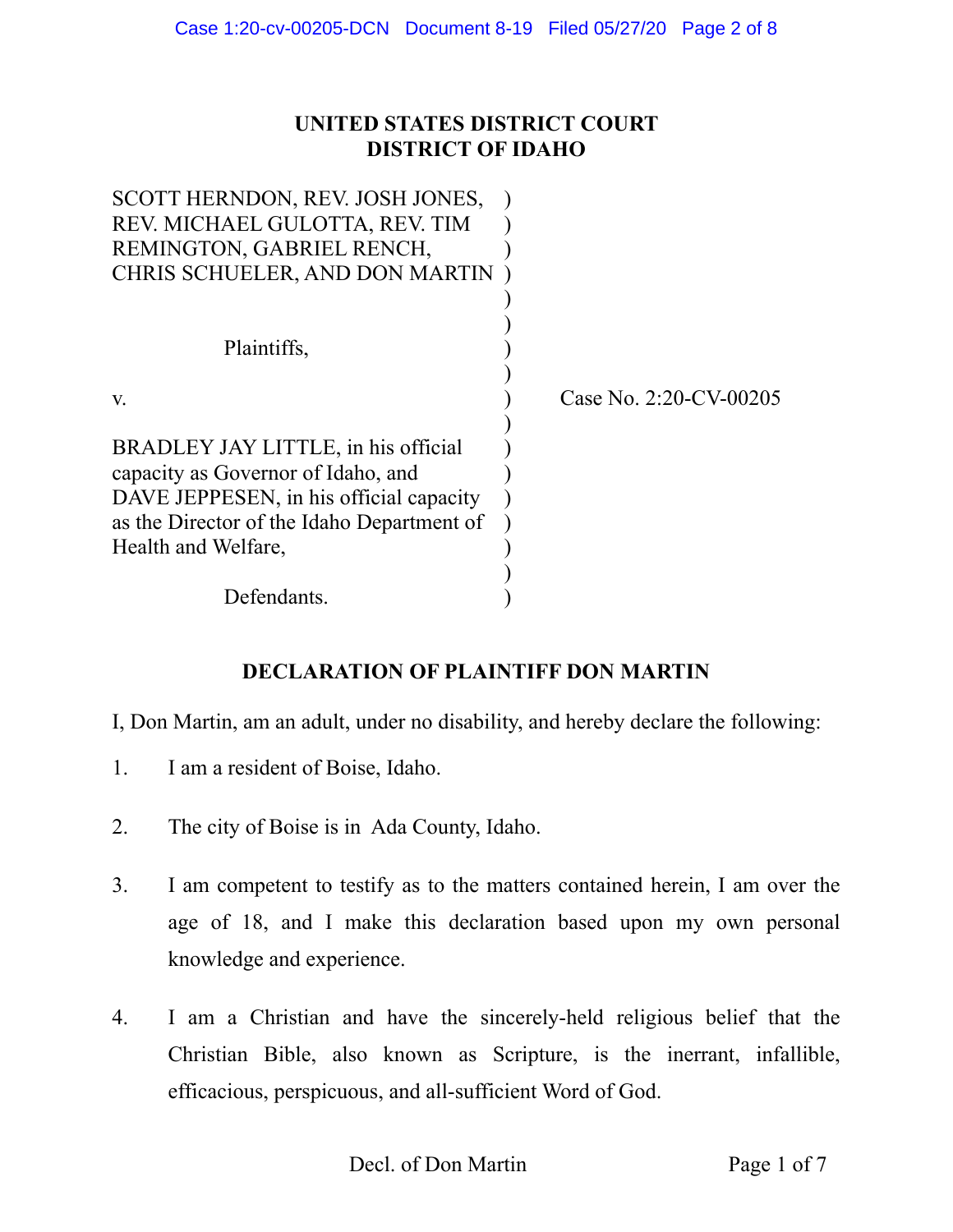- 5. As a Christian, I also have the sincerely-held religious belief that I am required to regularly attend church with my family.
- 6. To that end, in early 2020 my wife and I were regularly attending Sunday Service in Middleton, Idaho.
- 7. The town of Middleton, Idaho is in Ada County, Idaho.
- 8. On or about March 25, 2020, the Governor of Idaho issued a "Statewide Stay-Home Order."
- 9. On or about April 15, the Governor amended that Stay-Home Order.
- 10. On or about May 1, 2020, the Governor issued a statewide Stay Healthy Order.
- 11. On or about May 16, 2020, the Governor issued a new statewide Stay Healthy Order.
- 12. I have read both the original and the amended Stay-Home Order and both the May 1 and May 16 Stay Healthy Orders.
- 13. At no time during the duration of the Statewide Stay-Home Order have I or my family been diagnosed with COVID-19 nor have we had any symptoms consistent with COVID-19.
- 14. I have read both the original and the amended Stay-Home Order. I found the Stay-Home Order disappointing and disconcerting because all individuals of Idaho were ordered to self-isolate in their place of residence. The only exceptions that were contained in the order were that we may leave to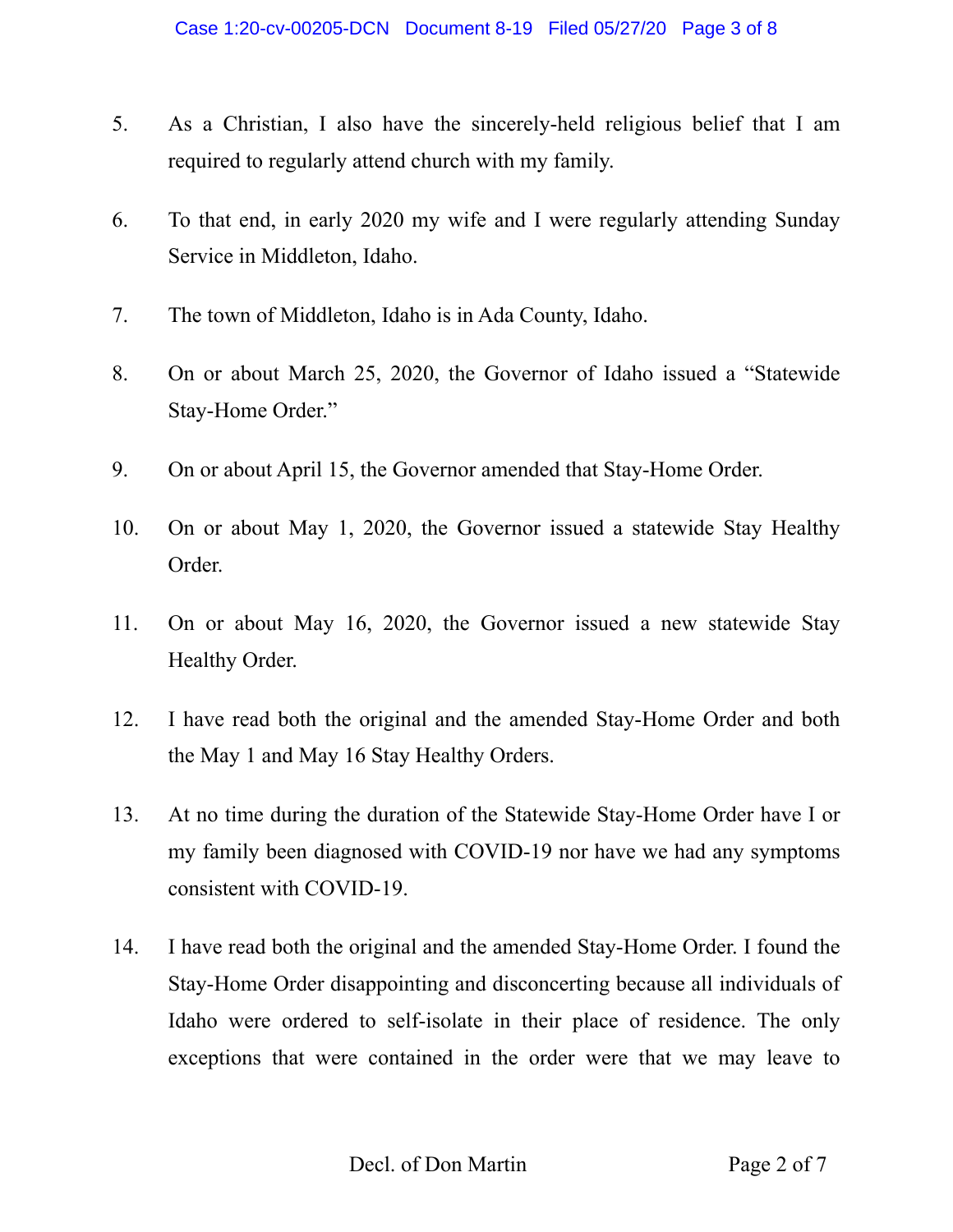receive essential services or engage in certain essential activities. Gatherings of individuals outside the home are specifically prohibited in the order.

- 15. The order specifically declared that "All people in Idaho shall immediately cease…participating in all public and private gatherings and multi-person activities for…spiritual… purposes, regardless of the number of people involved, except as specifically identified in Section 8. Such activity includes, but is not limited to…faith-based…activities."
- 16. Nowhere in the order were gatherings for faith-based church services accommodated regardless of location or application of hygienic standards or social distancing nor regardless of whether the individuals were healthy.
- 17. Gatherings for church services were not declared in the order to be allowed as an essential activity or essential purpose.
- 18. It was clear to me that gatherings for church services were not permitted under the order.
- 19. The order specifically directed "that the Sheriff and the Chiefs of Police in the State of Idaho, and the Idaho State Police ensure compliance with and enforce this Order. The violation of any provision of this Order constitutes an imminent threat to public health." The underlying Idaho Code used as the authority for the Stay-Home Order makes a violation of the order punishable as a misdemeanor with potential fines up to \$1,000 and potential incarceration in jail.
- 20. Recognizing this, I am very concerned that the Governor of Idaho has declared the practice of Christian gatherings for worship and religious services to be illegal in this state. That fact is devastating to me as an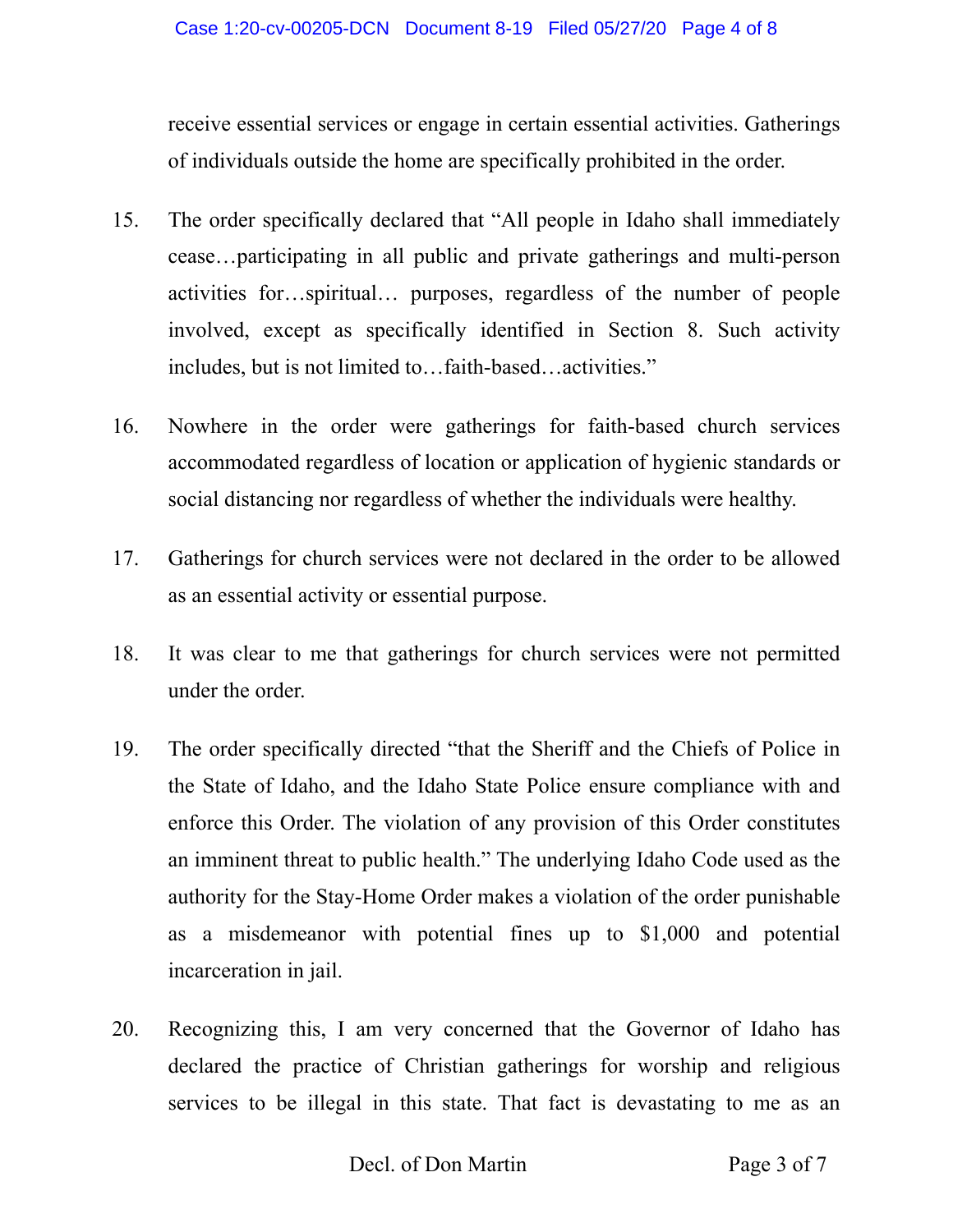Idahoan and American who has read both the constitutions of Idaho and the United States.

- 21. As a Christian, I am very concerned regarding the admonition of God expressed, for instance, in Romans 13:1, that I am to "be subject to the governing authorities."
- 22. It is religious belief, as well as the teaching of my faith, that church attendance is an important and necessary part of the practice of the Christian faith.
- 23. My churches, my family and I find essential the exhortation from Hebrews 10:25, "not forsaking the assembling of ourselves together."
- 24. Further, my education and life experience as an Idahoan and an American leads me to believe that the government does not have the authority to prohibit the assembly of healthy people for the purpose of religious worship and spiritual practices and duties. Rather, the First Amendment of the United States Constitution and Article 1 of the Idaho Constitution protect our Godgiven natural law right to publicly assemble for the expression of our Christian faith and the practice of religious worship and our duty to the Christian sacraments.
- 25. One of the sacraments we practice in our Christian faith is the Lord's Supper in order to remember the blood and body of Jesus sacrificed for us. The Bible describes of the Supper in 1 Corinthians 11 as occurring "when ye come together in the church" and "When ye come together therefore into one place." The Stay-Home Order does not seem to permit any possibility of coming together for the practice of the Lord's Supper (or Communion) even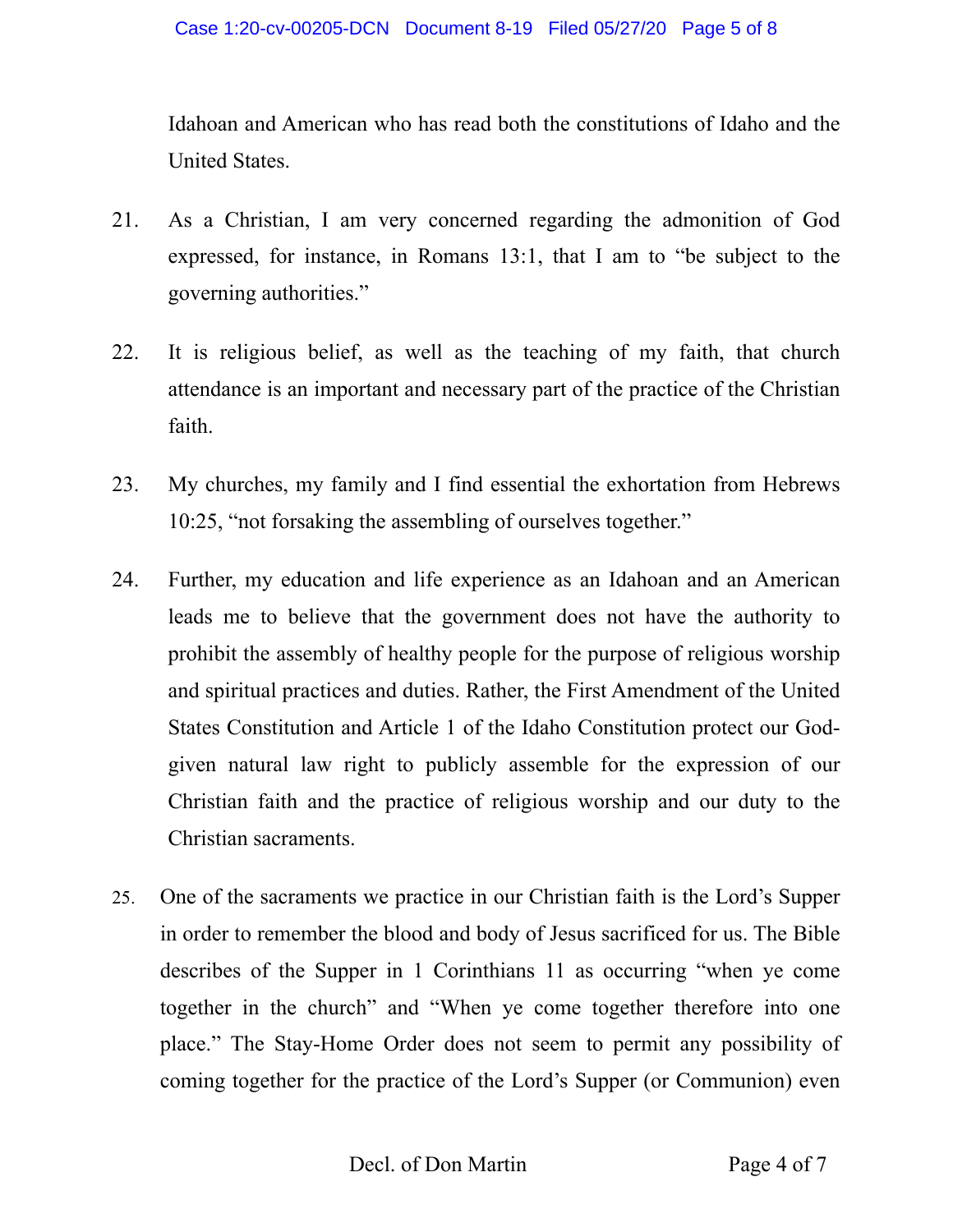if we did not share the same cup or bread, which we do not in the churches in which we typically congregate.

- 26. Unfortunately, as a result of the Stay-Home Order my churches have not even held traditional Sunday services, not even the observance of Resurrection Sunday.
- 27. I have considered the possibility of whether we could congregate with our churches in the parking lots and in our cars or outside, but an additional part of the Stay-Home Order declares that "Intrastate travel is prohibited, including but not limited to, travel on scooter, motorcycle, automobile, or public transit, except for those purposes defined in Section 8", and there is no exception provided specifically in Section 8 for any type of travel to or gathering for any spiritual or faith-based purpose. Section 6 of the order specifically admonishes that the only exceptions to the order must be "specifically identified in Section 8."
- 28. A regular part and practice of my Christian faith that has been an immense spiritual and physical help to our family and that seem to be barred entirely by the Stay-Home Order is the calling and gathering of elders for prayer and physical anointing with oil if someone is injured or sick. I have both practiced this regularly as a recipient of the anointing and as an elder anointing others for injuries and illness ("Is any sick among you? let him call for the elders of the church; and let them pray over him, anointing him with oil in the name of the Lord: And the prayer of faith shall save the sick, and the Lord shall raise him up; and if he have committed sins, they shall be forgiven him" James 5:14-15). Yet, this critical practice of my faith seems to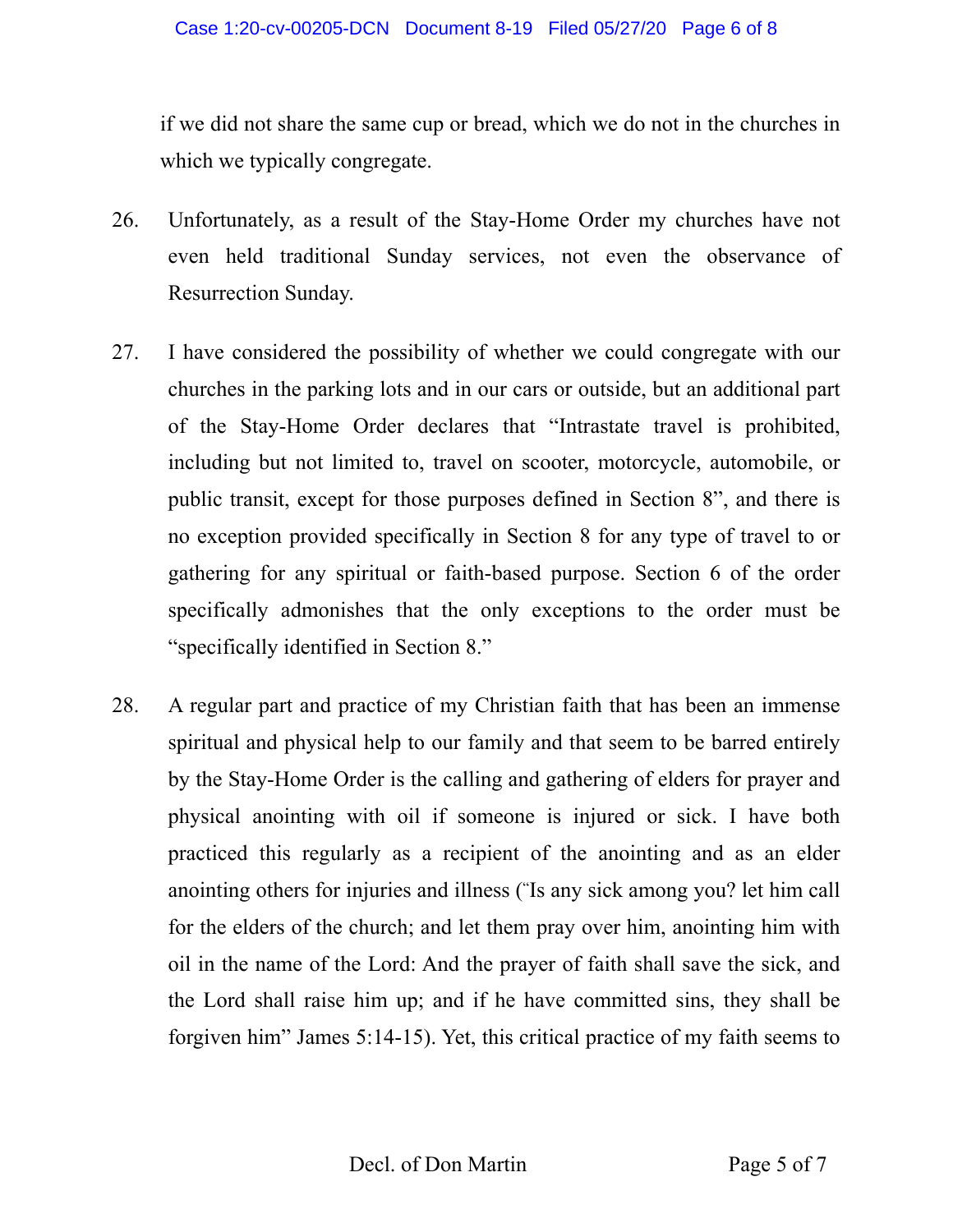be entirely prohibited by the order and chilled by the criminal penalties associated with violations of the order.

- 29. An additional part of my Christian faith and practice and one conducted regularly by my fellowship in church is the laying on of hands of the presbytery for the imparting of spiritual gifts. "Neglect not the gift that is in thee, which was given thee by prophecy, with the laying on of the hands of the presbytery." 1 Timothy 4:14. The governor's Stay-Home Order has seemed to make no allowance for the gathering of the Church for the purpose of the laying on of the hands of the presbytery for the impartation of spiritual gifts.
- 30. It is devastating to me that I do not even have an option for religious gathering and worship since my churches have closed due to the Stay-Home Order, and it is chilling to me that even if services, gatherings and practices were still available I would be subjecting myself, my wife and my minor children to arrest, fines, and possible imprisonment simply for participating in religious gatherings and the public or corporate practice of our Christian faith.
- 31. I am aware of mothers being arrested and cited in Idaho for allegedly violating the Stay-Home Order.
- 32. I am very concerned that, even if the Stay-Home Order is lifted over the next few weeks or months, the governor and law enforcement will believe that they have the right to shut down churches again in the future if there is another health emergency.

/ /